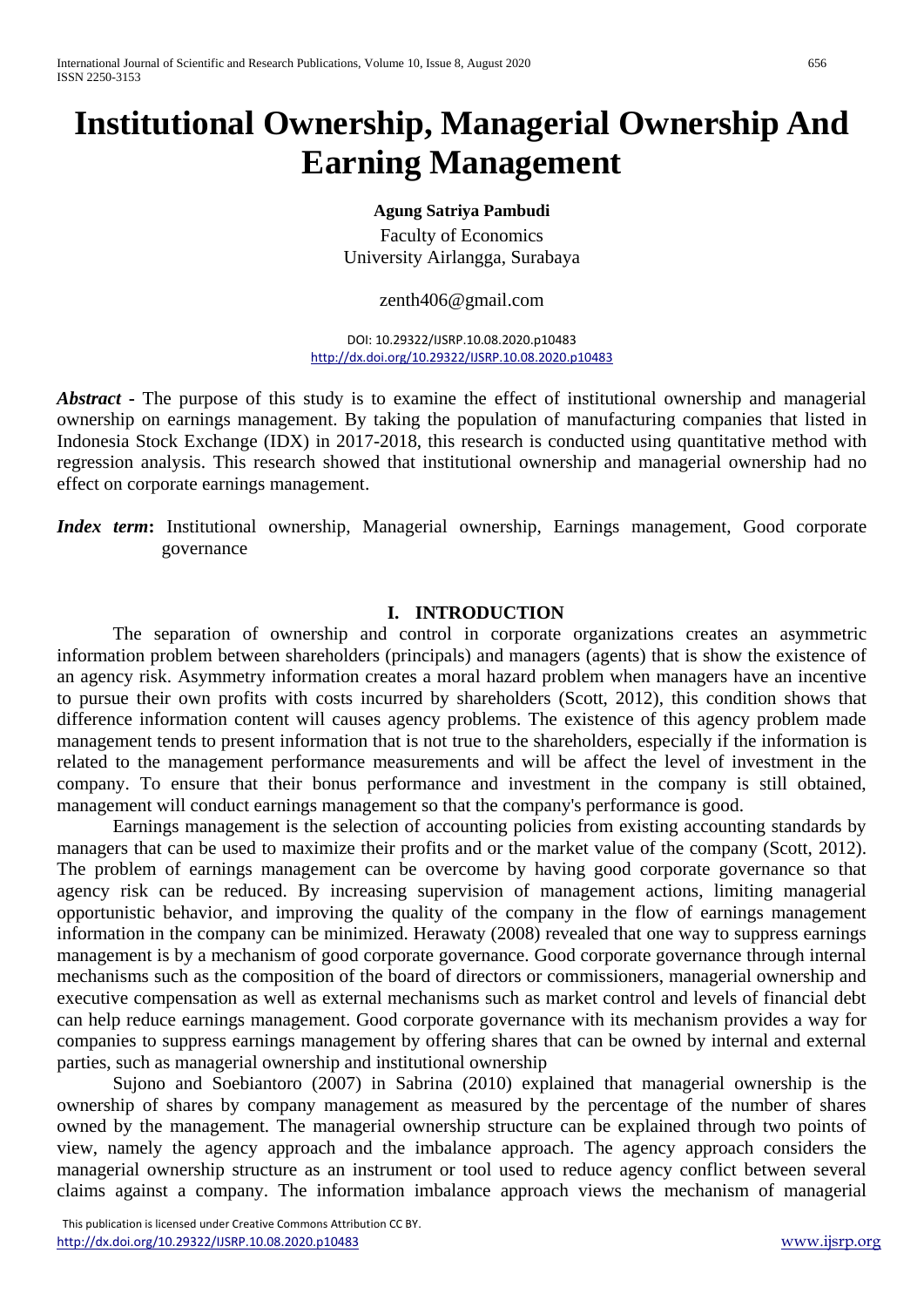ownership structure as a way to reduce information imbalance between insider and outsider through information disclosure within the company. Increasing managerial ownership is a way to overcome the problems that exist in the company because with increasing managerial ownership, managers will be motivated to improve their performance so that in this case will have a good impact on the company and meet the wishes of shareholders. The larger managerial ownership in the company will drive the management to be more active to improve their performance because management has the responsibility to meet the wishes of shareholders who are none other than himself. Management will be more careful in making a decision, because management will share the benefits directly from the decisions taken. In addition, management also bears losses if the decisions taken by them are wrong.

Institutional ownership is ownership of shares by the government, financial institutions, legal entity institutions, foreign institutions, trust funds and other institutions at the end of the year (Shien, et. al. 2006 in Winanda, 2009). One factor that can affect company performance is institutional ownership. The existence of institutional ownership in a company will increase the supervision of management performance, because ownership of shares represents a source of power that can be used to support or vice versa on the performance of management. Supervision by an institutional investor is very dependent on the amount of investment made. Cornet et al. (2006) conclude that the supervision of company by the institutional investors can encourage managers to giving more attention on company performance so that it will reduce manager selfish behavior so the financial statements produced by management will have more integrity. Based on that background we compiled research questions as follows:

- Does managerial ownership affect earnings management?
- Does institutional ownership affect earnings management?

This research tries to answer the research question above and give a new understanding on how the typical of ownership will affect the earning management practices in Indonesia's manufacturing companies. This research is arranged by quantitative method with regression analysis. The population used in this research is manufacturing companies listed on the Indonesia Stock Exchange (IDX) during 2017-2018.

The result of this research concludes that institutional ownership influences earnings management, whereas managerial ownership does not affect earnings management in the manufacturing companies in 2017-2018. This research is arranged in introduction, theory and hypotheses development, research method, analysis and discussion, and conclusion.

# **II. THEORY AND HYPOTESIS DEVELOPMENT**

## **Agency Theory**

When there is a separation between the owner (principal) and the manager (agent) in a company, then there is a possibility that the owner's wishes are ignored. When the owner or manager delegates the decision-making authority to the other party, there is an agency relationship between the two parties. This agency relationship, such as between shareholder relations with managers, will be effective as long as managers make investment decisions that are consistent with the interests of shareholders. However, when the manager's interests differ from those of the owner, then the decisions taken by the manager will most likely reflect the preferences of the manager compared to the owner.

In accordance with the agency theory, a selfish manager will act in ways that improve their own well-being without regard to the interests of shareholders, therefore owners who have delegated decisionmaking authority to their managers can lose their potential benefits that should be derived from strategies that are optimize the desires of the owner (Leventis and Dimitropoulos 2012).

In general, the owners want to maximize the value of shares. When managers also own a large number of shares of the company, they will definitely choose a strategy that generates an appreciation of the value of shares. However, when a manager acts more as a hired person than as a partner and owner, the manager will prefer a strategy that can increase their personal compensation and not a strategy that focuses on returning to the owner (Pearce and Robinson 2008).

Agency theory is a theory that discusses the relationship between principal and agent. Agency theory is a sacrifice that arises from any agency relationship, including relationships in employment contracts between shareholders and company managers (Mishkin 2008). This agency theory emphasizes the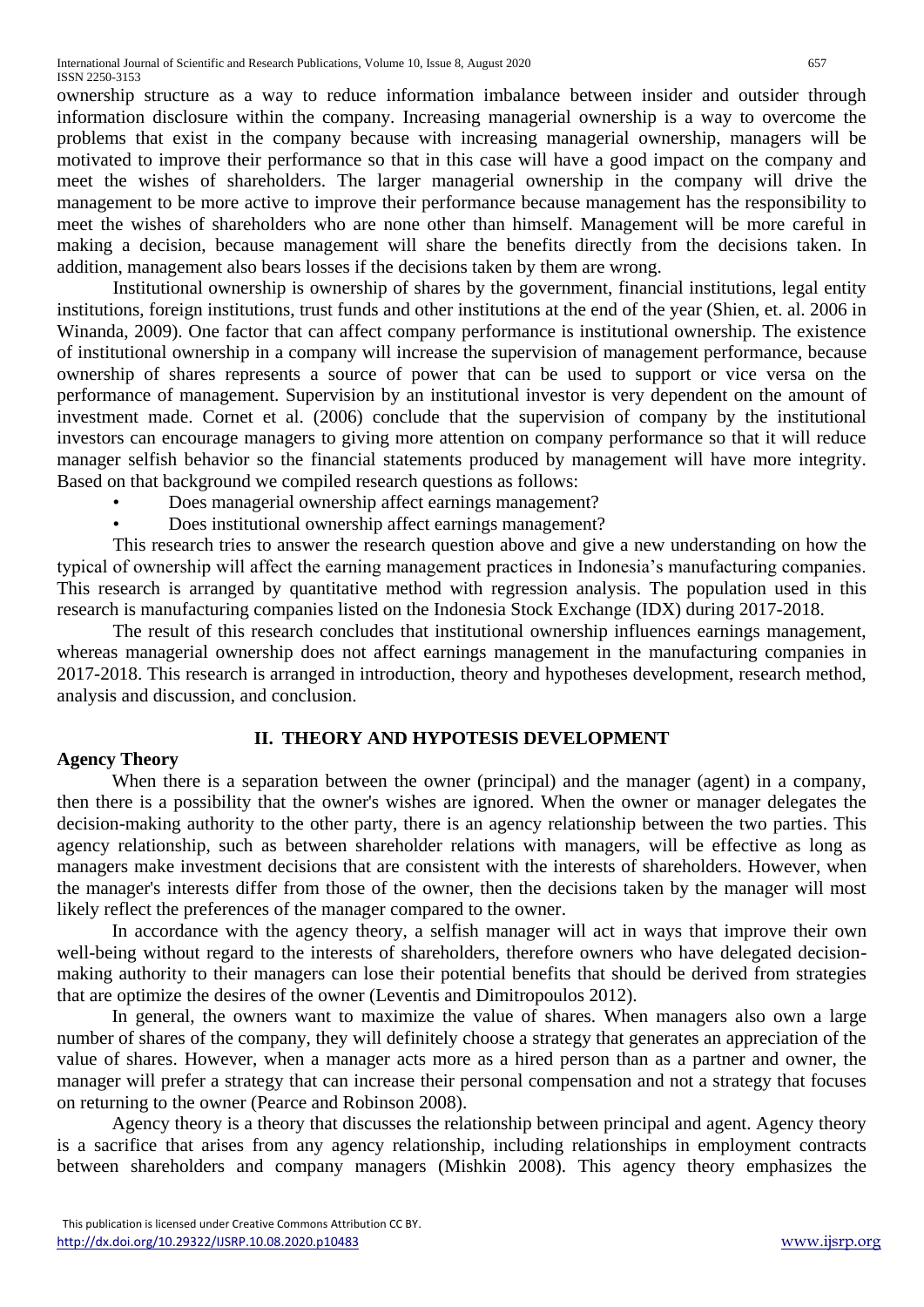importance of handing over company operations from owners (pricipals) to other parties who have the ability to better manage the company (agents) (Irfan 2002).

## **Positive Accounting Theory**

Opportunistic actions that underlie earnings management can be explained through positive accounting theory as well as the three hypotheses formulated by Watts and Zimmerman (1986). First, the bonus plan hypothesis explains how incentives in the form of bonuses offered to management to achieve certain targets can motivate the selection of accounting procedures that allow a shift in the future earnings to current periods. Second, the debt covenant hypothesis explains that companies that have a large ratio between debt and equity tend to choose and use accounting methods with higher income statements and tend to violate debt agreements if there are benefits to the company, such as profit play so that debt obligations can be delayed for the next period. Third, the political cost hypothesis explains how these costs affect management in choosing accounting procedures that can keep the company from being noticeable so as to avoid government intervention and regulators such as the imposition of higher taxes or other demands (Sulistyanto, 2008).

## **Earning Management**

Earning management can be explain as the choice of accounting policy by the manager to increase or decrease the amount of income reported with the managerial efforts to change, conceal, and delay information in financial statements by achieving certain objectives (Sulistyanto 2008). Reporting interventions in the external financial reporting process with the intention that users have a false information of the economic performance of the company so that the decisions taken by its users are in line with management's expectations to increase the value of the company (Schipper 1989).

Based on previous research conducted by Roychowdhury (2006) the measurements of earnings management are as follow:

- a. Abnormal cash flow operations (CFO) Abnormal CFO is a profit manipulation that is done by a company through cash flow operations that will have cash flow lower than its normal level.
- b. Abnormal production cost (PROD) Abnormal production costs are real earnings management which is done through manipulation of production costs, where the company will have higher production costs than the normal level. c. Abnormal discretionary expenses (DISC)
	- Abnormal discretionary expenses are profit manipulations carried out through research and development costs, advertising costs, sales costs, administration, other general costs.

# **Effect of Managerial Ownership on Earnings Management**

Managerial ownership is ownership of share by the management of the company. From the standpoint of accounting theory, earnings management is largely determined by the motivation of company managers. Managerial ownership has a significant effect on earnings management. With the ownership of shares owned by the manager, the manager will act in harmony with the interests of shareholders so as to minimize the manager's opportunist behavior. In a low share ownership, the incentives for the possibility of opportunistic behavior of managers will increase.

Managerial ownership is considered as an important internal monitoring tool to resolve agency conflicts between external stockholders and company management. Managerial ownership is one factor that can reduce agency problems because it will align the interests of managers and shareholders. Putri and Yuyetta (2013) research found that managerial ownership had a negative effect on earnings management. Its explaines that the larger the managerial ownership, the smaller the percentage of earnings management. Conversely, the smaller managerial ownership, the larger the percentage of earnings management. High share ownership makes company managers feel the benefits directly from economic decisions taken and bear the consequences of making wrong decisions. This shows that there is a greater responsibility for managers in managing the company and presenting financial statements with honest and candid information because the results of the financial statements are also for themselves. Managerial ownership will encourage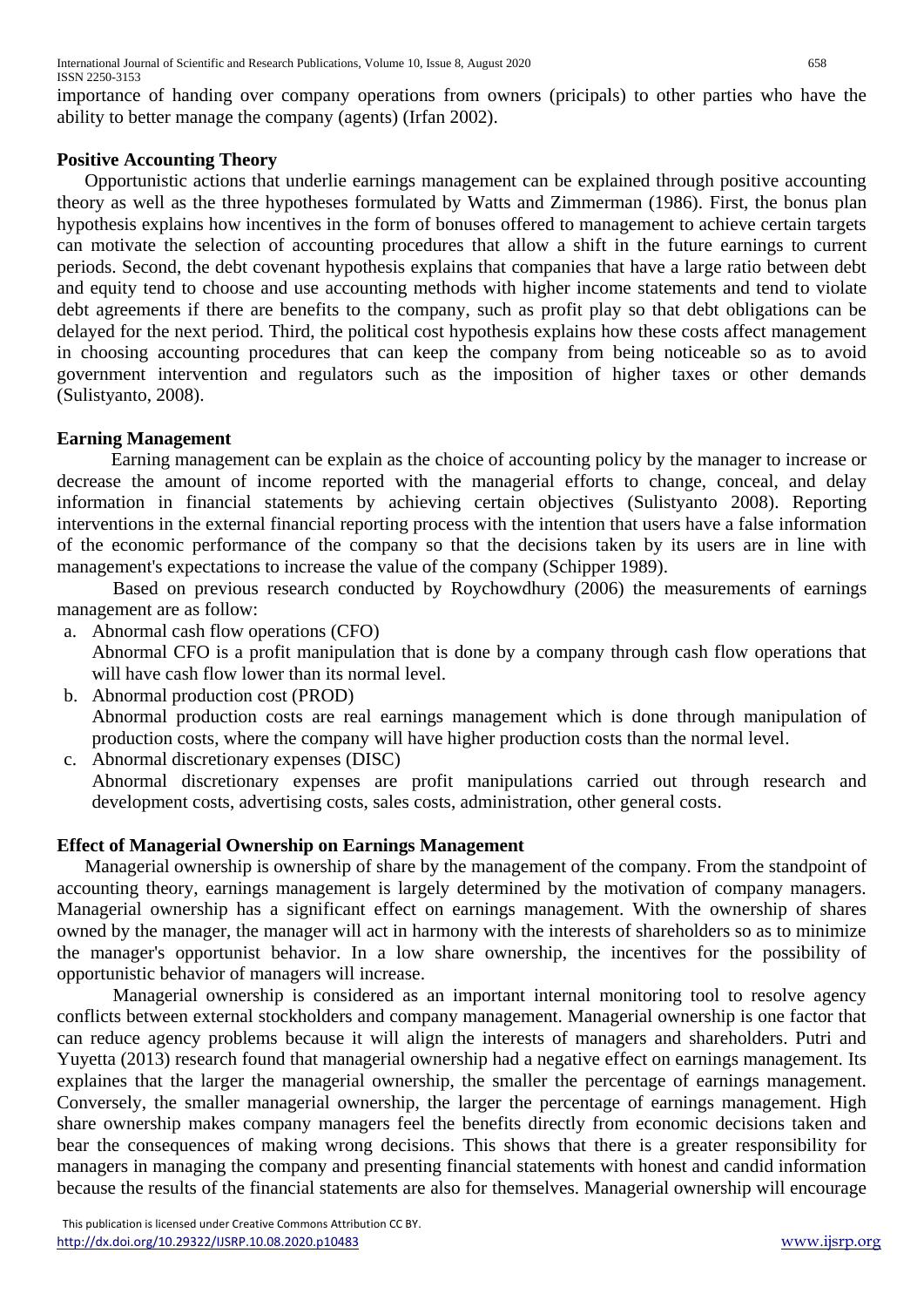managers to produce optimal company performance and motivate managers on their accounting activities because they will share the consequences of their actions.

But on the other-hand there are studies that find different results which conducetd by Agustia (2013) and Guna and Herawaty (2010). They found that managerial ownership has no effect on earnings management. This is because managers who participate in owning shares in the company will tend to take policies to manage the company's profits in accordance with the views desired by investors. For example, managers are thought that by increasing profits reported in a company's financial statements many investors will be interested in buying the company's shares or investing in the company and thus will increase the company's stock price. It was also due to the fact that managers who also own company shares only have relatively very small shares when compared to the overall capital in the company. Upon developing this hypothesis, the hypotheses of this study are:

H1: Managerial ownership affects earnings management

## **Effect of Institutional Ownership on Earnings Management**

Institutional ownership is ownership of shares owned by other institutions. This is one way to monitor the manager's performance in managing the company so that ownership of other institutions is expected to reduce the earnings management behavior of managers. Institutional ownership has the ability to control management through an effective monitoring process. Evidence that the supervisory actions taken by a company and institutional investors may limit the behavior of managers. Institutional investors are parties who can monitor agents with a large ownership, so that the motivation of managers to manage profits is reduced.

Institutional ownership has the ability to control management through effective monitoring processes so that managers will be careful if they want to do earnings management. Institutional ownership is considered a way to oversee managers because an increase in institutional ownership will be able to reduce agency cost on debt and insider ownership because the greater institutional ownership will further reduce conflicts between creditors and managers and ultimately will reduce agency costs and earnings management.

Research by Guna and Herawaty (2010); Agustia (2013); and Putri and Yuyetta (2013) found that institutional ownership had no effect on earnings management. So, in this case institutional ownership is not an effective and efficient thing in reducing or hindering earnings management carried out by company management. So whether or not there is institutional ownership in this case is not an important thing for the company. Upon the development of this hypothesis, the hypothesis of this study is:

H2: Institutional ownership influences earnings management

## **III. RESEARCH METHODS**

The research is using a quantitative approach by testing hypotheses. The operational definition of variables in this study is :

1. Managerial Ownership

Managerial ownership is the proportion of shares owned by the directors, management, commissioners as well as every party directly involved in the decision making of the company concerned. Managerial ownership measured by the percentage of share ownership of the board of directors and board of commissioners divided by the number of shares outstanding (Rustiarini, 2010).

2. Institutional Ownership

Institutional share ownership is a presentation of ownership rights of shares owned by other parties or institutions. Institutional ownership can be calculated by a percentage of the value of the number of shares of companies owned by the institution divided by the total number of shares outstanding. Here are the measurements:

3. Earning Management

Earnings management is the manager's effort to intervene or influence the information in the financial statements, to trick the principal who wants to know the performance or condition of the company. The accrual-based model is one of the models that uses discretionary accruals as a proxy.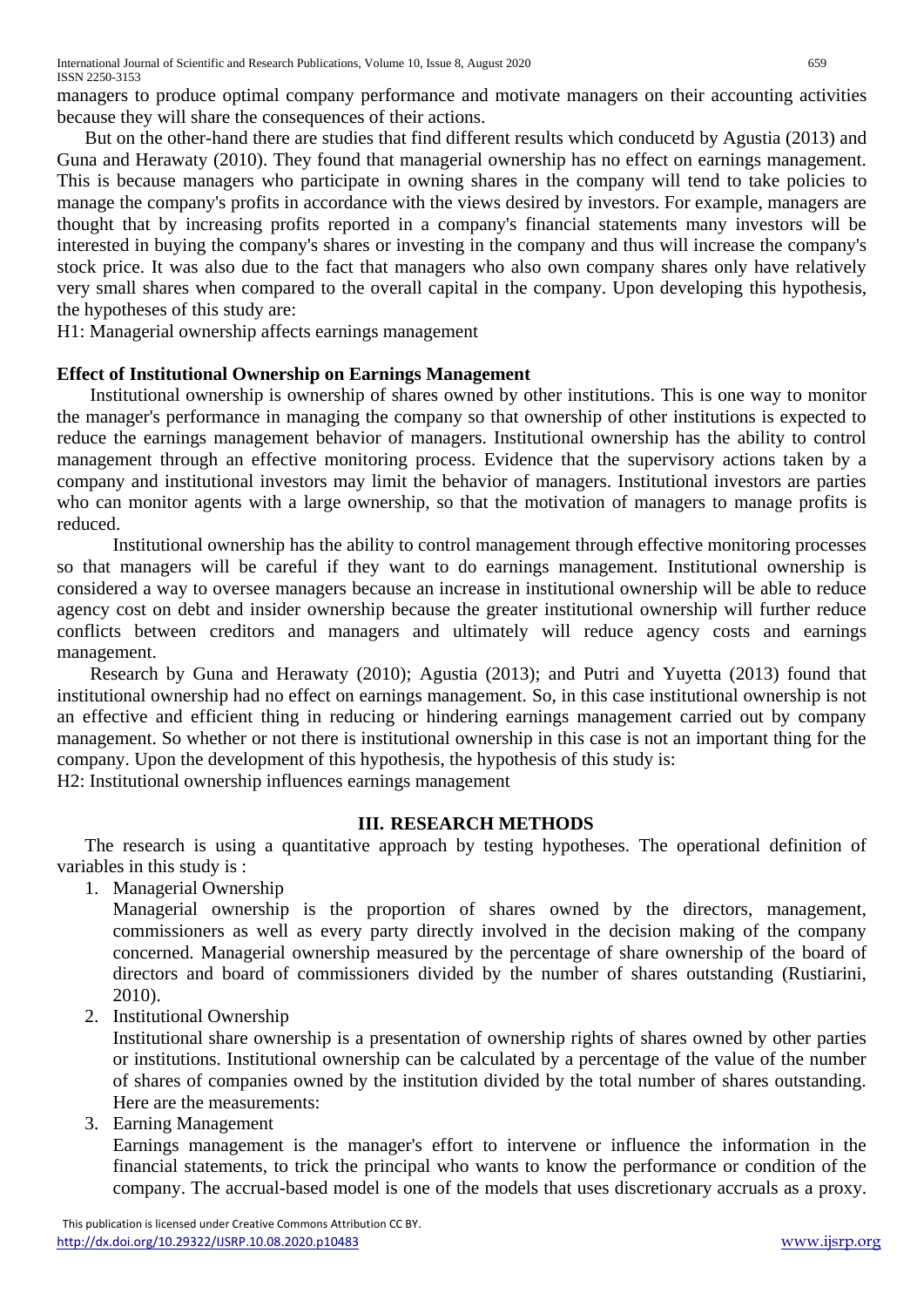Earnings management in this study is proxied by discretionary accruals. Discretionary accruals are a component of managerial engineering accruals by utilizing freedom and discretion in estimating and using accounting standards. Earnings management uses modified Jones by assuming that all changes in credit sales in the event period are the object of earnings management. This is based on the idea that it is easier to manage discretionary profits on the recognition of income on credit sales. Then to measure discretionary accruals, the Jones model is defined as the residual regression of total accruals from changes in sales and fixed assets, where the variable income changes adjusted for the variable changes in receivables that occurred in the period concerned. (Dechow *et al.*, 1995).

a. Calculates the total value of accruals (TACC):

$$
TACC_{it} = NI_{it} - CFO_{it}
$$

- b. Calculate parameter values  $\alpha$ ,  $\beta$ 1,  $\beta$ 2, and  $\beta$ 3 as follows: *i t i t*  $\frac{1}{it}$ *i t i t i t*  $\alpha$ ,  $\beta$ 1,  $\beta$ <br>*i<sub>t</sub>* -  $\triangle$ REC<sub>it</sub>  $\frac{CC_{it}}{A_{it-1}} = \alpha(\frac{1}{A_{it-1}}) + \beta_1 \frac{(\Delta REV_{it} - \Delta REC_{it})}{A_{it-1}} + \beta_2 (\frac{PPE_{it}}{A_{it-1}}) + \beta_3 (\frac{\Delta CA_{it}}{A_{it-1}})$ *i t CFO A PPE A*  $REV_{it} - \Delta REC$  $A_{i-1}$   $A_i$  $\frac{TACC_{ii}}{A} = \alpha(\frac{1}{\cdots}) + \beta_1 \frac{(\Delta REV_{ii} - \Delta REC_{ii})}{A} + \beta_2 (\frac{PPE_{ii}}{A}) + \beta_3 (\frac{\Delta CFO_{ii}}{A}) + \varepsilon$  $-1$   $\qquad \qquad$   $\qquad \qquad$   $\qquad \qquad$   $\qquad \qquad$   $\qquad \qquad$   $\qquad \qquad$   $\qquad \qquad$   $\qquad \qquad$   $\qquad \qquad$   $\qquad \qquad$   $\qquad \qquad$   $\qquad \qquad$   $\qquad \qquad$   $\qquad \qquad$   $\qquad \qquad$   $\qquad \qquad$   $\qquad$   $\qquad \qquad$   $\qquad$   $\qquad \qquad$   $\qquad$   $\qquad$   $\qquad$   $\qquad$   $\qquad$   $\qquad$   $\qquad$   $\frac{1}{(1-\cdot)} + \beta_1 \frac{(\Delta REV_{ii} - \Delta REC_{ii})}{(1-\cdot)} + \beta_2 \frac{(PPE_{ii})}{(1-\cdot)} + \beta_3 \frac{(\Delta CFO_{ii})}{(1-\cdot)}$ 1 3 1 2 1 1  $\mathbf{1}$   $\mathbf{1}_{it-1}$
- c. Calculate non-discretionary accruals by entering the calculation results of the parameter values α, β1, β2, and β3 from equation to value ɑ, b1, b2, and b3 on the equation below:

$$
NDAC_{it} = a(\frac{1}{A_{it-1}}) + b_1 \frac{(\Delta REV_{it} - \Delta REC_{it})}{A_{it-1}} + b_2 (\frac{PPE_{it}}{A_{it-1}}) + b_3 (\frac{\Delta CFO_{it}}{A_{it-1}})
$$

d. Calculate the value of discretionary accruals by subtracting TA from NDACC as follows:

$$
DACC_{it} = \frac{TACC_{it}}{A_{it-1}} - NDAC_{it}
$$

Explanation:

 $TACC<sub>it</sub> = Total company Accruals i in period t$  $DACC<sub>it</sub> = Company Discretionary Accruals i in period t$ NDACCit = *Non Discretionary Accruals of the company i in period t* NIit = *Net Income of company i in period t*  $\Delta$ CFO<sub>it</sub> = Change in Cash Flow from Operating company i in period t  $A_{it-1}$  = Company assets i in period t-1 (beginning of the year)  $\Delta$ REV<sub>it</sub> = Changes in company income i in period t  $\Delta \text{REC}_{it}$  = Changes in company receivables i in period t  $PPE_{it}$  = Company fixed assets i in period t  $\epsilon$  = *Error* 

## **Population and Sample**

The population used in this research is manufacturing companies listed on the Indonesia Stock Exchange (IDX) during 2017-2018. Samples taken from the population must be truly representative. The sampling method that is used in this study is the judgment sampling method, which is one form of purposive sampling by taking a predetermined sample based on the aims and objectives of the study. The criteria used in this study are:

- 1. Manufacturing companies listed on the Indonesia Stock Exchange during 2017-2018.
- 2. Manufacturing companies that publish financial reports or annual reports in a row during the 2017-2018.

## **IV.ANALYSIS AND DISCUSSION**

## **Classic assumption test**

 Regression testing conducted on the regression equation will be tested on classical assumptions consisting of normality test, muticolinierity test, heterokedasticity test and autocorrelation test. Following are the test results from the SPSS :

- a. Normality test
	- The results of the normality test can be seen in the following table:

| The results of the normality test |  |  |  |  |  |
|-----------------------------------|--|--|--|--|--|
| Asymp. Sig (2-tailed)             |  |  |  |  |  |
|                                   |  |  |  |  |  |

 This publication is licensed under Creative Commons Attribution CC BY. <http://dx.doi.org/10.29322/IJSRP.10.08.2020.p10483> [www.ijsrp.org](http://ijsrp.org/)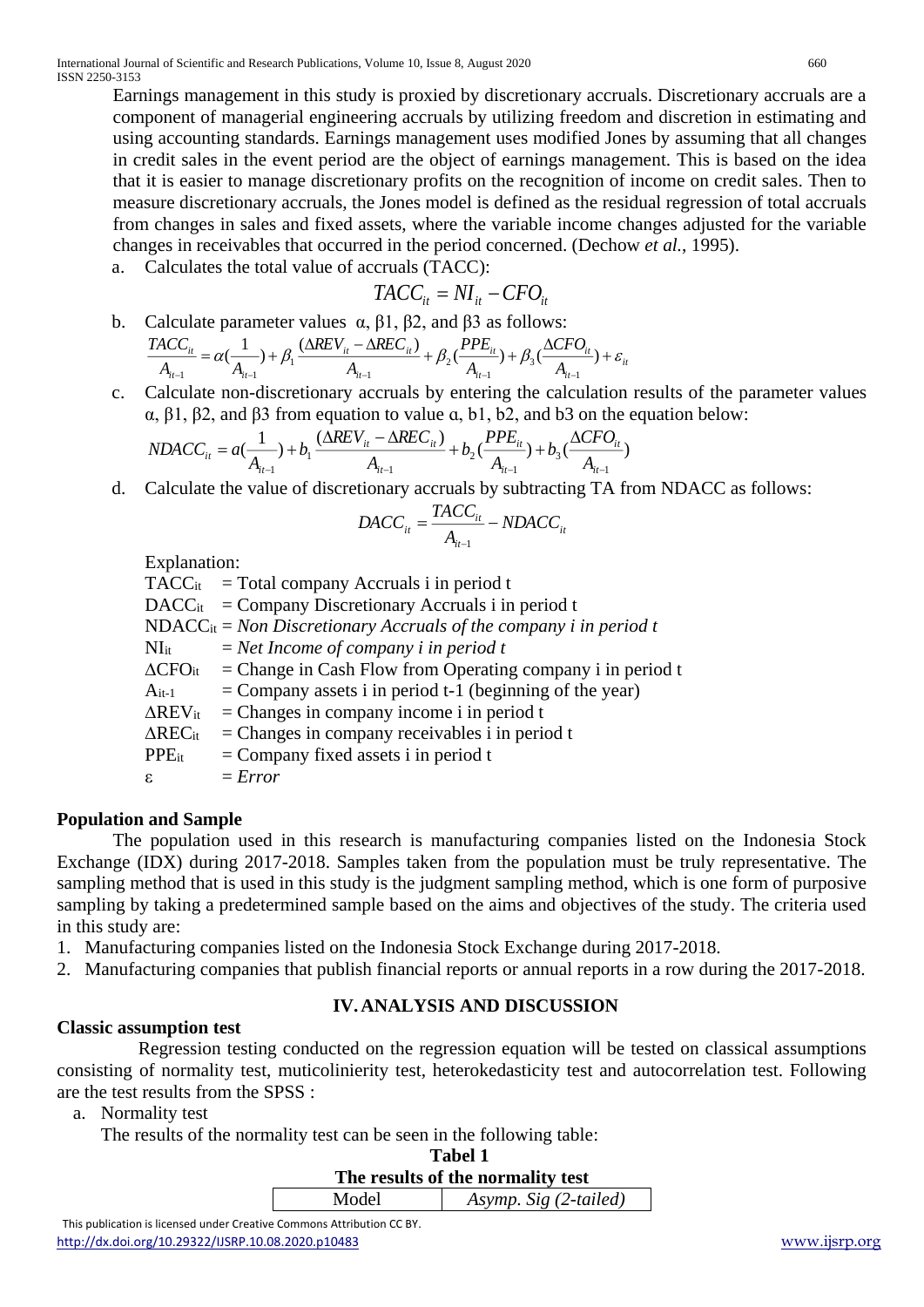|                                       |  | 0,000 |  |  |  |  |
|---------------------------------------|--|-------|--|--|--|--|
| Source: SPSS Processed Results, 2020. |  |       |  |  |  |  |

From the classical assumption test table it can be seen that the level of significance of the Kolmogorov-Smirnov one sample shows the number 0.00 which means it is smaller than 0.05 so it can be concluded that the data is normally distributed. This is supported by Gujarati (2004: 109) stating that "... it can be shown that if there is a large number of independent and identically distributed random variables, then with a few exceptions the distribution of their sums tends to a normal distribution ...". The statement shows that large amounts of data will cause the data to become normally distributed by themselves. In addition Gujarati (1995: 782) states that if the data amounted to> 25, including a large sample, so this study is normally distributed because it includes a large category that is amounted to 312.

b. Multicollinearity Test

Multicollinearity test aims to test whether the regression model found a correlation between independent variables (independent) (Ghozali, 2012). Multicollinearity can be seen from the value of tolerance and its opponents as well as the variance inflation factor (VIF). Both of these measurements indicate which of each independent variable is explained by other independent variables. From the multicollinearity test table it can be seen that the VIF value for variables is less than 10 for variables in the regression model 1. It was concluded that the regression model 1 does not have multicollinearity between the independent variables in the regression model, because the VIF value <10 and tolerance value> 0.1 are meaning that there is no multicollinearity. Multicollinearity test results can be seen in the following table:

| <b>Multicollinearity Test Result</b> |           |       |                           |  |  |  |
|--------------------------------------|-----------|-------|---------------------------|--|--|--|
| Variabel                             | Tolerance | VIF   | Result                    |  |  |  |
| <b>KINTS</b>                         | 0.810     | 1.234 | Free of Multicollinearity |  |  |  |
| KМ                                   | 0.949     | .054  | Free of Multicollinearity |  |  |  |
|                                      |           |       |                           |  |  |  |

**Tabel 2** Multicollinearity Test Result

Source: SPSS Processed Results, 2020.

c. Heteroscedasticity Test

From the heteroscedasticity graph produced from SPSS, it can be seen that the plot graph is between the predicted value that is ZPRED with the residual value SRESID. There is no specific pattern, and the pattern of dots spread on the scatterplot graph so that it can be concluded that heterocedasticity does not occur.

d. Autocorrelation Test

The autocorrelation test aims to test whether in the linear regression model there is a correlation between the error of the intruder in the t period and the error of the intruder in the t-1 period (before). The method that can be used to detect the presence or absence of autocorrelation is the Durbin Watson test (DW Test). DW tests are only used for first-order autocorrelation and require a constant (intercept) in the regression model and there are no more variables between independent variables. The autocorrelation test aims to test whether in the linear regression model there is a correlation between the error of the intruder in the t period and the error of the intruder in the t-1 period (before). To find out whether or not there is autocorrelation, you can do a statistical test from Durbin Watson (DW test). To test the presence or absence of autocorrelation, the Durbin Watson criteria is located -2 to +2. In this study the results of the Durbin Watson test resulted in a value of 1.808, so that the regression model did not occur autocorrelation.

## **Effect of Institutional Ownership on Earnings Management**

This study found that institutional ownership had no effect on earnings management. Chung *et al.* (2002) stating that ownership of shares is in a large amount, tends not to be actively traded in the market and is usually owned in a long term period. When there is a tendency to own shares in the long run, institutional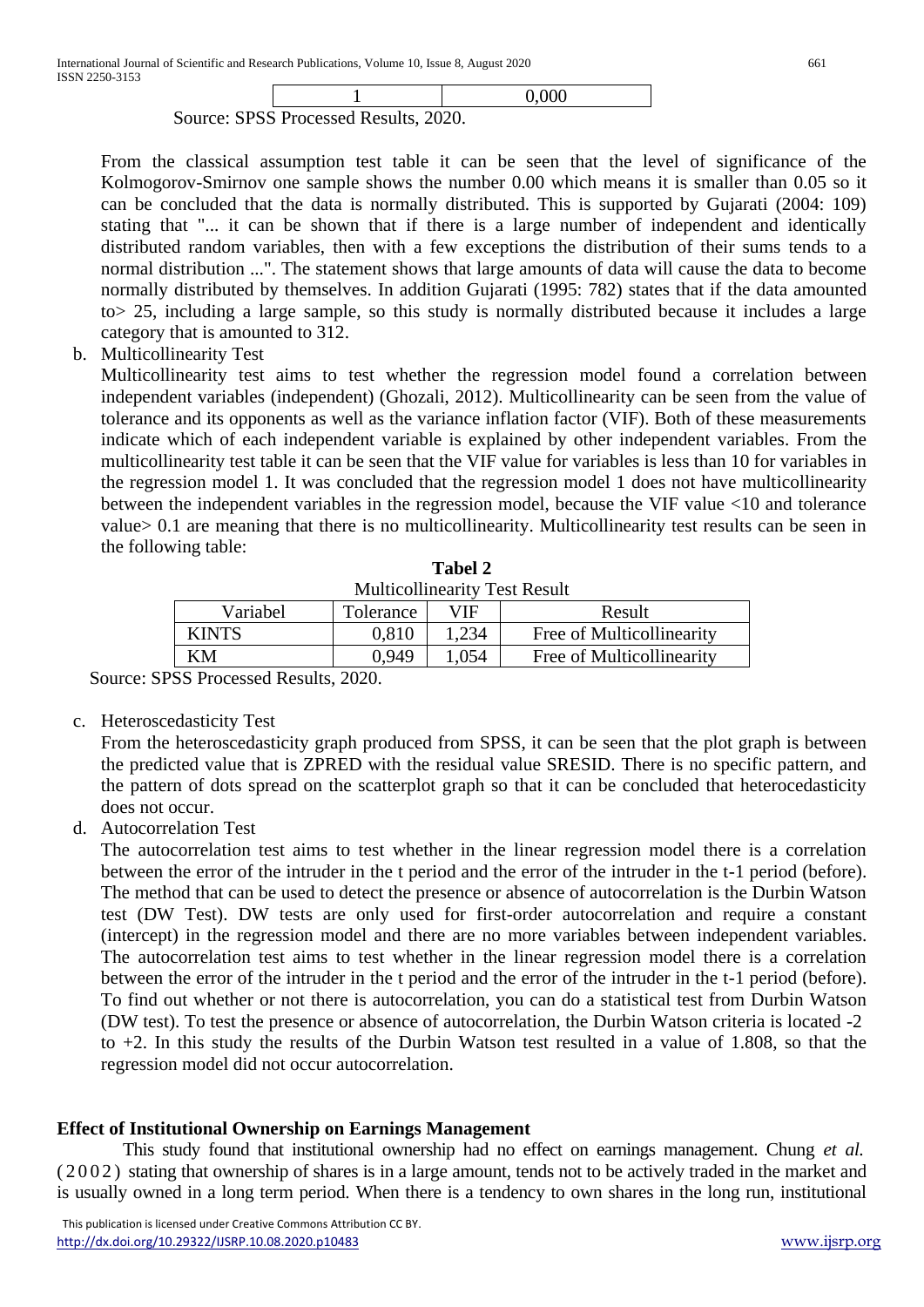ownership will be concerned with the underlying profitability of the company and will be very concerned with the use of discretionary accruals to manipulate earnings, which is a form of camouflage of management performance. Soloman (2007) in Sabrina (2013) states that institutional investors represent a strong mechanism of corporate governance that can monitor and align management interests with the interests of shareholders. Huang et al. (2011) states that the majority of investors' voting power is related to the low discretionary accruals. Gumilang et al. (2015), Chung et al. (2001), Bushee (1998) states institutional ownership has a significant negative effect on earnings management, because the majority owner prevents management from taking advantage of their discretion in choosing policies to increase or reduce reported profits with the aim of obtaining personal profit. In the case of PT Ades Alfindo 2004, the entry of new institutional investors managed to find inconsistencies in sales for the 2001-2004 period by earnings management. In accordance with ISA 260 paragraphs A1-A8, institutional investors can become Those Charged with Governance (TCWG) as an organization with responsibility for overall oversight of the strategic direction of the entity and accountability obligations, including overall oversight of the financial reporting process.

## **Effect of Managerial Ownership on Earnings Management**

This study found that managerial ownership has no effect on earnings management. A very small proportion of ownership does not become an instrument of equality of interests with shareholders and has not formed a sense of belonging to the company (Maksum, 2005). That is why managerial ownership has no effect on earnings management. Scholer's study (2005) states that management discretionary controls reported profits using accrual policies and no matter how stringent accounting regulations, managers will use their influence to intervene reported earnings. Giving shares to management should be an incentive for management to reject interventions that want to interfere in managerial matters, especially if done will harm the public. Huang et al. (2011) precisely managers use their ownership as a protector of themselves from disciplinary actions by shareholders, consequently management is free or free to improve earnings management.

Zaki (2014) and Sudjatna and Muid (2015) explained that shares given to company managers that are relatively very small have not been able to influence earnings management activities carried out by company managers. With the authority as a company owner and manager of operational activities, managers will be more flexible in managing earnings because they have information that is not owned by external investors, so they can take advantage of this information. In this condition, giving ownership to management would lead to higher earnings management. It could be said whether or not the shares owned by management did not affect the pattern of earnings management. Sulistyanto (2008) added, the compilers of financial statements chose to use accounting methods or estimated values according to specific objectives either to increase share prices for the value of the company or to optimize their personal well-being both as managers and owners.

## **V. CONCLUSIONS**

This research concludes that institutional ownership influences earnings management, because the majority owner prevents management from using their discretion in choosing policies to increase or reduce reported profits with the aim of obtaining personal profit.

Whereas managerial ownership and the suitability of the characteristics of the audit committee with corporate governance guidelines do not affect earnings management, because compliance with regulations is carried out only because it is mandatory, not yet fully determined. Then, the existence of authority as a company owner and operational manager, will make managers more flexible in managing earnings because they have information that is not owned by external investors.

The advice contributed in this research is that there is a need for cooperation and synergy from various business actors, regulators, accountants, board of commissioners, etc. to provide socialization of benefits, and the importance of corporate governance so that ethical awareness arises about the importance of good corporate governance practices for improving business performance and sustainability in Indonesia, which will reduce negative earnings management practices.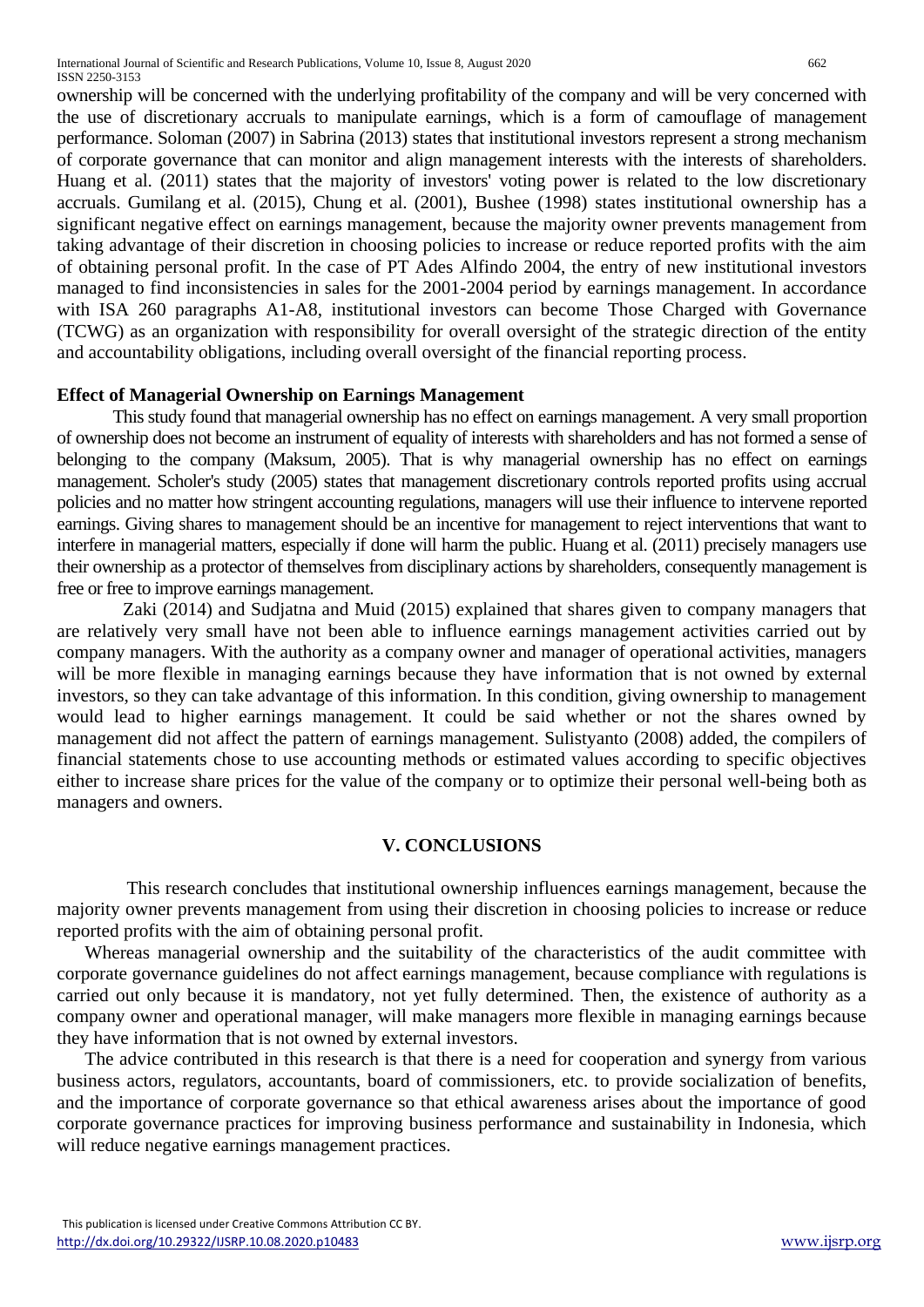For regulators and governments, it must strengthen the rules in the form of guidelines for implementing aspects of corporate governance to match those applied at the international level, so that users of financial statements have a balanced level of perspective and assessment.

# **Bibliography**

- 1) Ahmed, Sarwar Uddin, Md. Z. Islam, and I. Hasan. 2012. Corporate Social Responsibility and Financial Performance Linkage Evidence from the Banking Sector of Bangladesh. *Journal of Organizational Management* 1(1), 14-21,2012.
- 2) Asyikin, J. dan V. S. Tanu. 2011. Analisis Perbandingan Kinerja keuangan perusahaan Antara Perusahaan Farmasi Milik Pemerintah (BUMN) dengan Perusahaan Farmasi Swata yang Terdaftar di Bursa Efek Indonesia. *Jurnal Spread* April 2011 Volume 1 Nomor 1.
- 3) Atkinson, A.A, R.S Kaplan, E.A Matsumura, dan S.M Young. 2009. *Akuntansi Manajemen* Edisi Kelima terjemahan oleh M.K Dewi. Jakarta: Indeks
- 4) Barus, Rianti dan A. Maksum. 2011. Analisis Pengungkapan Informasi Corporate Social Responsibility dan Pengaruhnya Terhadap Harga Saham. *JAAI* Volume 15 No.1, Juni 2011:83-102.
- 5) Bhattacharya, U., H. Daouk and M. Welker. 2003. The World Price of Earnings Opacity. *The Accounting Review.*78, 641–678.
- 6) Bustanul, Arifin, Y. Januarsi, dan F. Ulfah. 2012. Perbedaan Kecenderungan Pengungkapan Corporate Social Responsibility : Pengujian Terhadap Manipulasi Akrual dan Manipulasi Real. *Simposium Nasional Akuntansi XV*, Banjarmasin, 20-23 September 2012.
- 7) Boediono, Gideon SB. 2005. Kualitas Laba: Studi Pengaruh Mekanisme Corporate Governance dan Dampak Manajemen Laba Dengan Menggunakan Analisis Jalur. *Simposium Nasional Akuntansi VIII*, Solo, 15-16 September 2005.
- 8) Cahyati, A. Dewi. 2010. Implikasi Tindakan Perataan Laba Terhadap Pengambilan Keputusan Bagi Investor. *JRAK*. Vol 2 Agustus 2010. Hal.70-86 .
- 9) Ghozali, Imam dan C. Anis. 2007. *Teori Akuntansi*. Semarang: UNDIP.
- 10) Crisóstomo, Vicente Lima, F.S Freire and F.C Vasconcellos. 2007. Corporate Social Responsibility, Firm Value and Financial Performance in Brazil. [\(http://ssrn.com/abstract=1587023.](http://ssrn.com/abstract=1587023) diakses 12 Oktober 2012).
- 11) *Fombrun C.J, N. A. Gardberg, nnd M. I. Barnett. 2000. Opportunity Platforms and Safety Nets: Corporate Citizenship and Reputational Risk. Business and Society Review.105:1 85–106.*
- 12) Ghozali, Imam. 2011. *Aplikasi Analisis Multivariate dengan Program IBM SPSS 19.* Edisi Lima. Semarang: Badan Penerbit Universitas Diponegoro.
- 13) Gray, R., Javad, M., Power, David M., and Sinclair C. Donald. 2001. Social And Environmental Disclosure, And Corporate Characteristic: A Research Note And Extension. *Journal of Business Finance and Accounting*. Vol 28 No. 3, pp 327-356.
- 14) Ikatan Akuntan Indonesia. 2012. *Standar Akuntansi Keuangan Per 1 Juni 2012*. Jakarta: IAI
- 15) Kasiram. 2008. *Metode Penelitian Kualitatif- Kuantitatif*. Malang: UIN Malang Press.
- 16) *Jensen, M. and Meckling, W. 1976.* Theory of the Firm: Managerial Behavior. Agency Cost, and Ownership Structure. *Journal of Financial Economics,* October, 1976, V. 3, No. 4, pp. 305-360.
- 17) Kokubu, Katsuhiko, N. Akihiro, and S. Tomomi. 2001. Determinants of Environmental Report Publication in Japanese Companies. (http://www.google.com/url?sa=t&rct=j&qbmk diakses 9 Januari 2013)